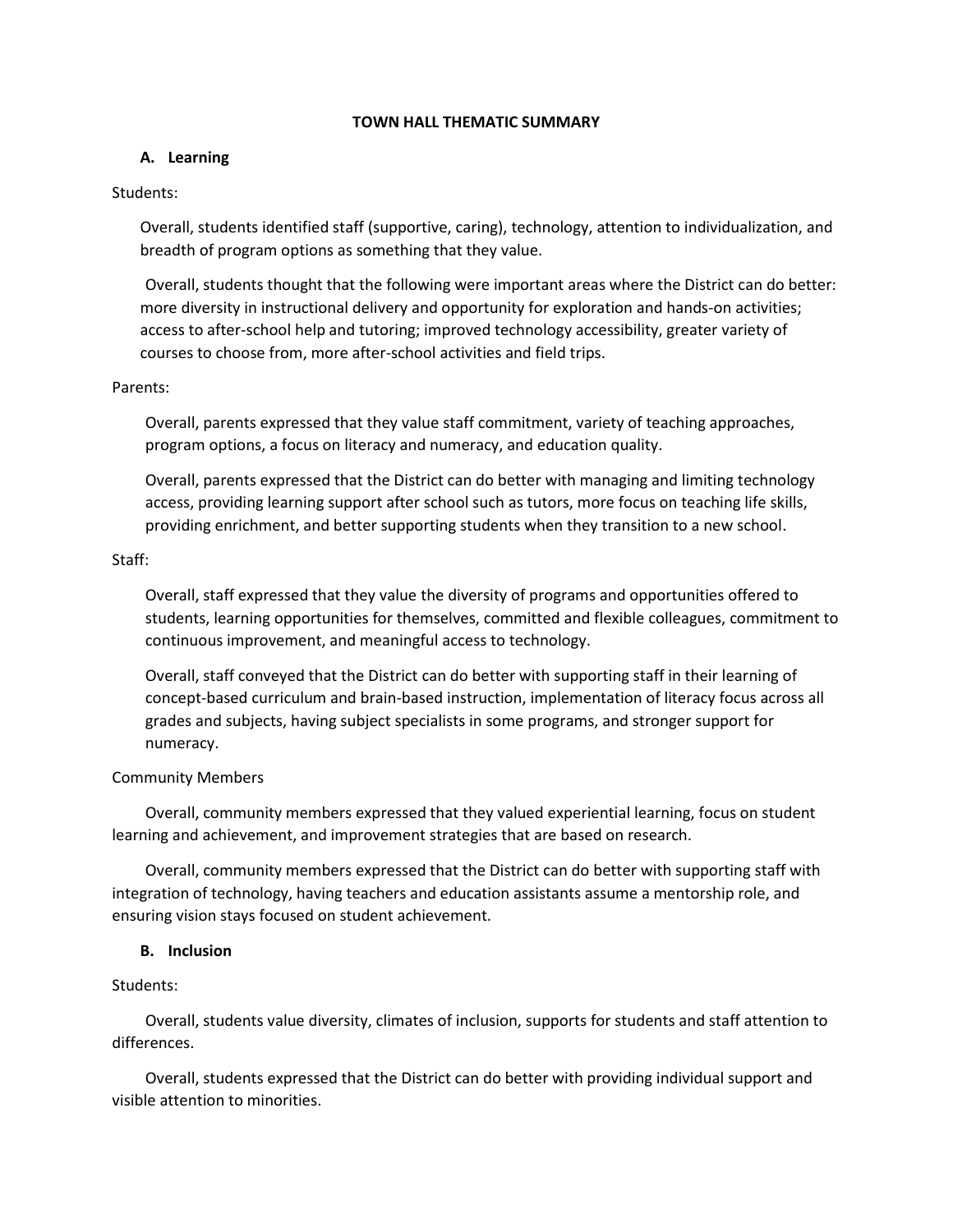### Parents:

Overall, parents value inclusive classrooms, acceptance of diversity, and accommodations for learning needs of students.

Overall, parents expressed that the District can do better with collaboration between community support services, school and family; providing more support to students, resources and staffing support.

### Staff:

Overall, staff value responsiveness to student needs, services provided to students at school, close relationships with community agencies, and recognition of diversity.

Overall, staff expressed that the District can do better with helping staff build capacity, reviewing the support model for students, and providing more supports in the classroom.

#### Community

Overall, community members value the collaboration of schools in providing support to students and the support of diversity in schools.

Overall, community members expressed that the District can do better with providing more specialized supports, advocating with government for resources, and accessibility to sensory rooms and equipment.

#### **C. Communication, Collaboration and Decision Making**

### Students:

Overall, students value access to up-to-date information, involvement in decision making and highlighting school activities.

Overall, students expressed that the District can do better with promoting outside activities in the community, and facilitating collaboration across schools.

### Parents:

Overall, parents value transparency, opportunities for engagement, open communication, relationships with staff, and the use of multiple forms of communication

Overall, parents expressed that the District can do better with communicating consistent expectations with technology, the websites, transparency regarding decisions, and streamlining communication.

#### Community Members:

Overall, community members value transparency and communication with agencies.

Overall, community members expressed that the District can do better with advocating more strenuously at provincial level for resources, communicating the competing choices for resources, and supporting collaboration across schools.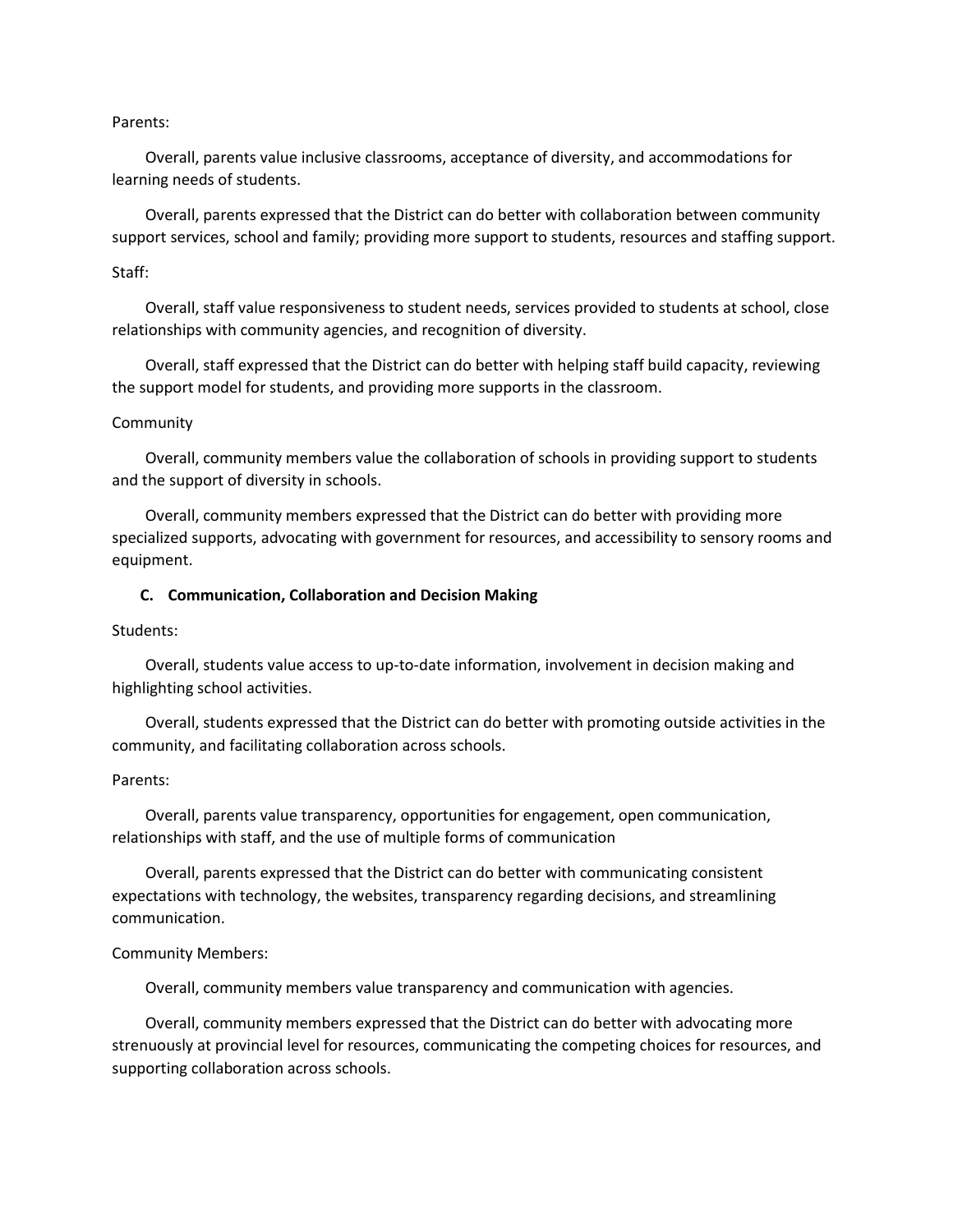## **D. Wellness**

## Students:

Overall, students value safe and caring schools, support of staff, support for mental health, food programs, support for extra-curricular and co-curricular activities.

Overall, students expressed that the District can do better with putting mindfulness practices in place, addressing bullying, creating spaces for wellness, supporting LGBTQ+ students, and regulating use of technology.

## Parents:

Overall, parents value welcoming schools, programs that instill confidence, strong relationships with staff, counselling services and food programs.

Overall, parents expressed that the District can do better with additional counselling services, program delivery that help students with anxiety and understanding mental health, more after school programs, and emphasizing physical activity.

## Staff:

Overall, staff value support services in schools by the CARE teams, caring schools, wrap around services, teamwork and responsiveness to student needs.

Overall, staff expressed that the District can do better with supporting elementary students with counselling, physical activity promotion for students, supporting staff with wellness, promoting technology and wellness balance, and outdoor initiatives.

# Community Members:

Overall, community members value the way in which the District strives to support all students, teachers that care, and involvement of agencies to support students.

Overall, community members expressed that the District can do better with playgrounds and common outdoor spaces, meditation and mindfulness practices, additional counselling services, and focus on building understanding of mental health.

# **E. Preparation for the Future**

## Students:

Overall, students value the promotion of critical and creative thinking, attention to preparation for post-secondary pursuits, and teaching skills you need in life.

Overall, students expressed that the District can do better with preparing students for real life (teaching skills associated with financial management, resilience, self-reliance, etc.)

# Parents:

Overall parents value the culture of innovation, teaching life skills associated with success and character development.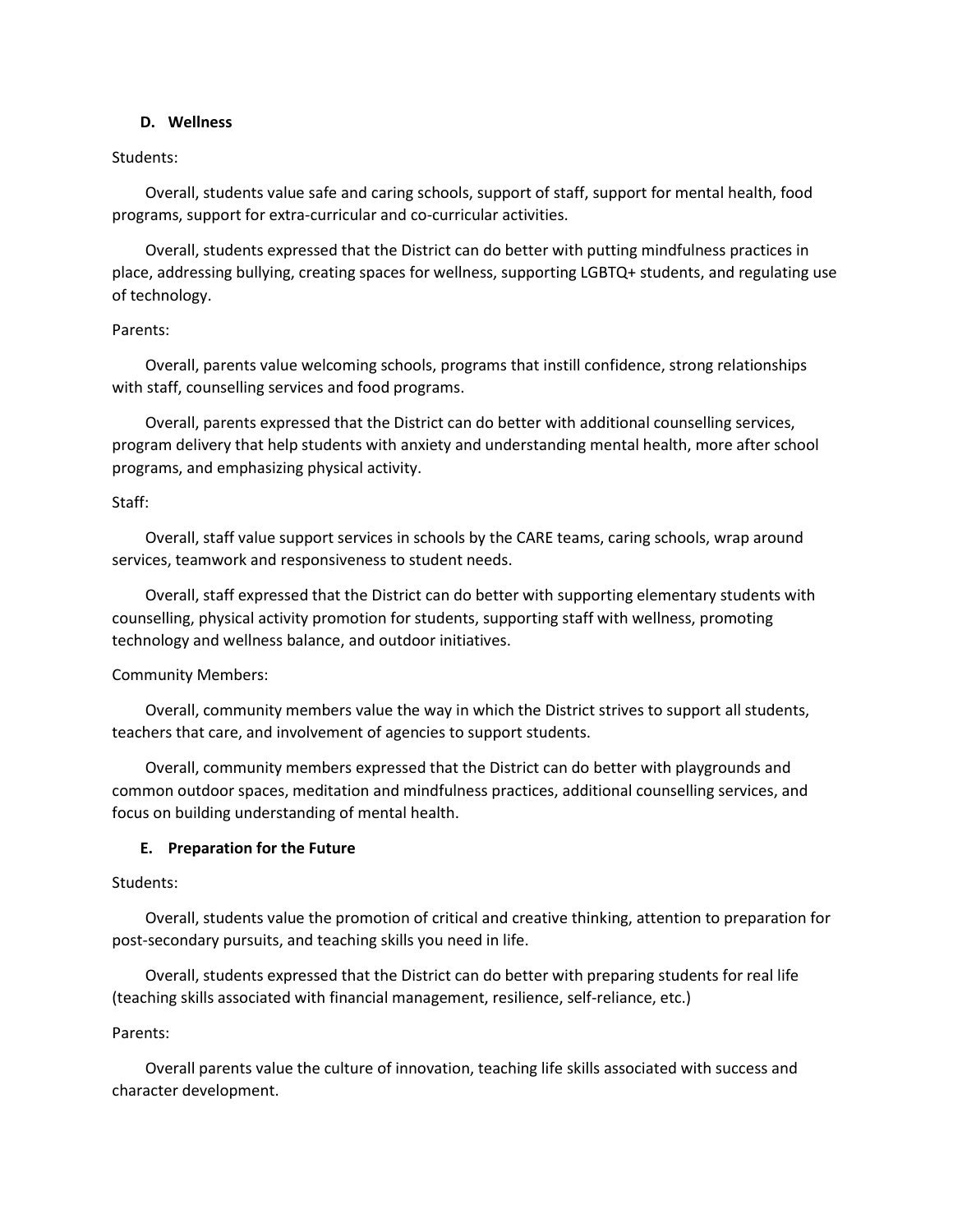Overall, parents expressed that the District can do better with promoting volunteerism, engagement with business and industry, teaching life skills and job preparation.

## Staff:

Overall, staff value student leadership and ownership, innovation, risk-taking, character education and willingness to try new things.

Overall, staff expressed that the District can do better with engaging students in lower grades in real world learning, promoting trades, and life skills.

#### Community Members:

Overall, community members value the strong off-campus and apprenticeship programs, collaboration with business and industry, and dual credit opportunities for high school students.

Overall, community members expressed that the District can do better with more emphasis on thinking about what students need far into the future, promoting a greater breadth of apprenticeship opportunities, and teaching students soft skills for the workplace.

### **F. Structures**

## Students:

Overall, students value resources such as career programs and wellness center, collaboration, and advisors.

Overall, students expressed that the District can do better with structuring longer breaks and noon hours, starting school later for high school, limiting cell phone use, and changing transportation rules.

#### Parents:

Overall, parents value choice and collaboration among schools.

Overall, parents expressed that the District can do better with structuring a longer lunch and break periods, addressing transportation services, traffic safety, boundary flexibility, portables for schools, and addressing space issues.

#### Staff:

Overall, staff value smaller class sizes, choice, collaborative structures, advisor programs, and the focus on growth.

Overall, staff expressed that the District can do better with collaborative time for teachers, transitions between schools, school renovations and attention to space, scheduling natural breaks in the school day, and addressing transportation for students.

#### Community Members

Overall, community members value flexible structures at high school that allow for access to programs such as dual credit and work experience.